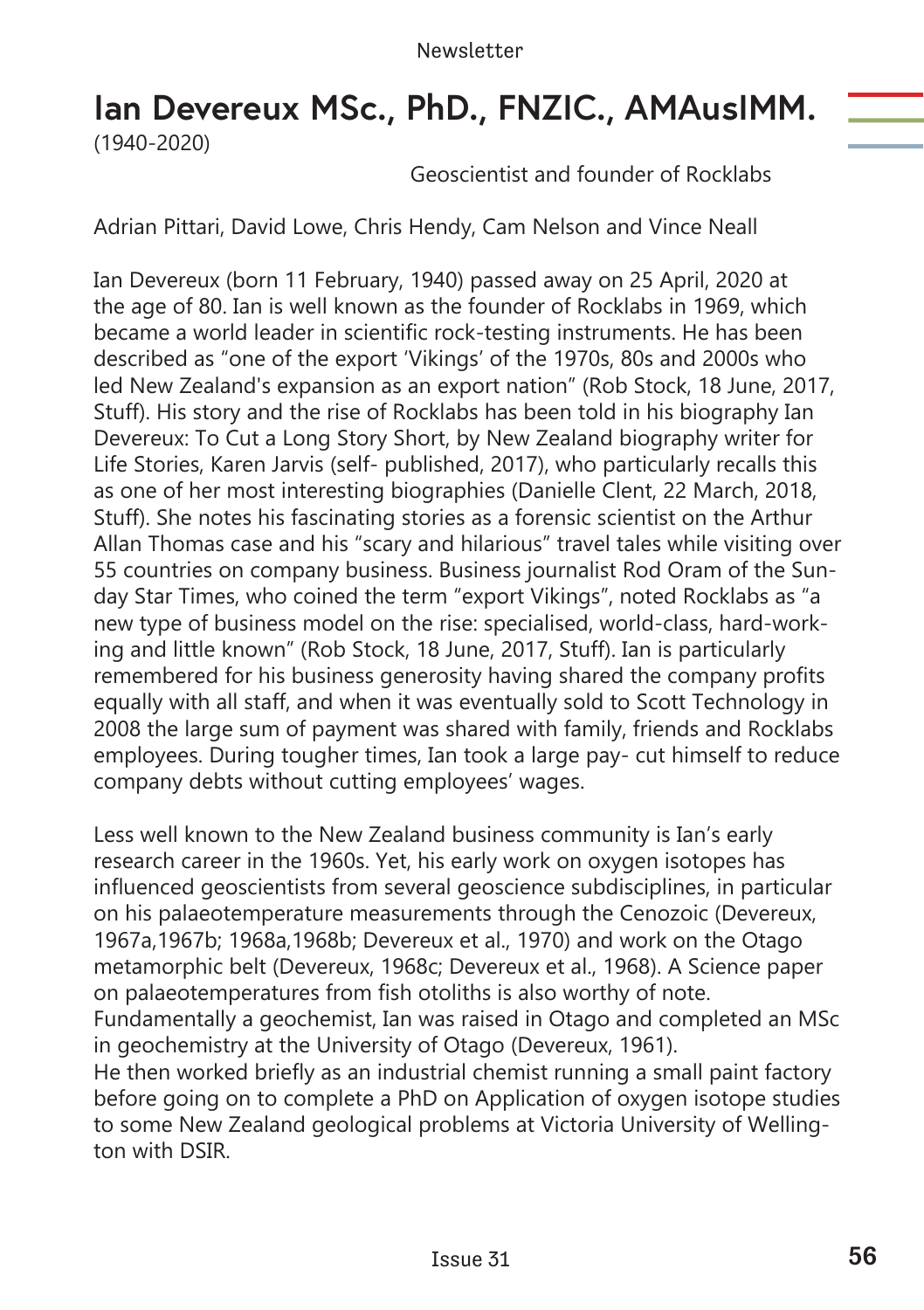him during his PhD days.

On this Hendy worked closely with lan at Victoria University and remembers<br>
The mand I shared an office (and chair actually) as we were both given DSIR<br>
The photocharships on condition we ran the Nuclides Mass Spectrometre "Ian and I shared an office (and chair actually) as we were both given DSIR PhD scholarships on condition we ran the Nuclides Mass Spectrometer donated to NZ under the atoms for peace program. As Ian had a family (wife Felicity), he ran it in the daytime and I ran it at night. Ian started a little earlier than me and finished sooner, so I had to pick up some of his unfinished projects after he left (Mangaopari Stream section). Ian's thesis was very broad. He wanted to analyse the Otago metamorphic belt and determine the palaeotemperatures using oxygen isotopes of co-existing silicates. However, there was no-one in the Geology Department at Vic who was prepared to supervise it, and so a compromise was worked out. Half of the thesis could be on the Otago schists and the other with Paul Vella's pet project to determine a palaeotemperature curve for the Tertiary in New Zealand. To do this, Ian collected two samples from each marine stage. I was working on the last 100,000 years where there was clearly a pronounced cycle of climate change and so argued with Ian and Paul that there were likely similar shorter-term variations in climate throughout the Tertiary. Paul was also wondering about the evidence of cyclic sea level change (he described them as cyclothems) he could see in the south Wairarapa. Hence Mangaopari Stream. Peter Blattner was persuaded by Ian to pick up the bromine pentafluoride extraction of oxygen isotopes from silicates when Ian left the Institute of Nuclear Sciences. After he finished Ian took up a job with analytical chemist Jim Sprott (of Arthur Allan Thomas fame) to set up a mineral's analytical facility as interest in gold mining was beginning to develop.

From this he saw a need to manufacture such equipment as the orbital grinders."Cam Nelson notes his particular impact on the New Zealand palaeoclimate record.

"Ian was just a few years ahead of my own geology years (1962-65) at Victoria University and so I did not know him personally then. In my subsequent PhD study of the Oligocene Te Kuiti Group limestones in the wider Waikato region I argued that, unlike convention in the global literature of the day, these carbonates were cool-water ones and did not develop in warm tropical seas. When Ian published in 1967 (Devereux 1967b) a NZ palaeoclimate/palaeotemperature record for the NZ Cenozoic based on oxygen isotope analyses of fossils and carbonate rocks, I was delighted to see the absolute marine temperatures in the NZ region in the Oligocene were recorded as being mainly in a cool to warm temperate realm. The paper showed some considerable changes in absolute marine temperatures through the Cenozoic and became a milestone one in NZ palaeoclimatology.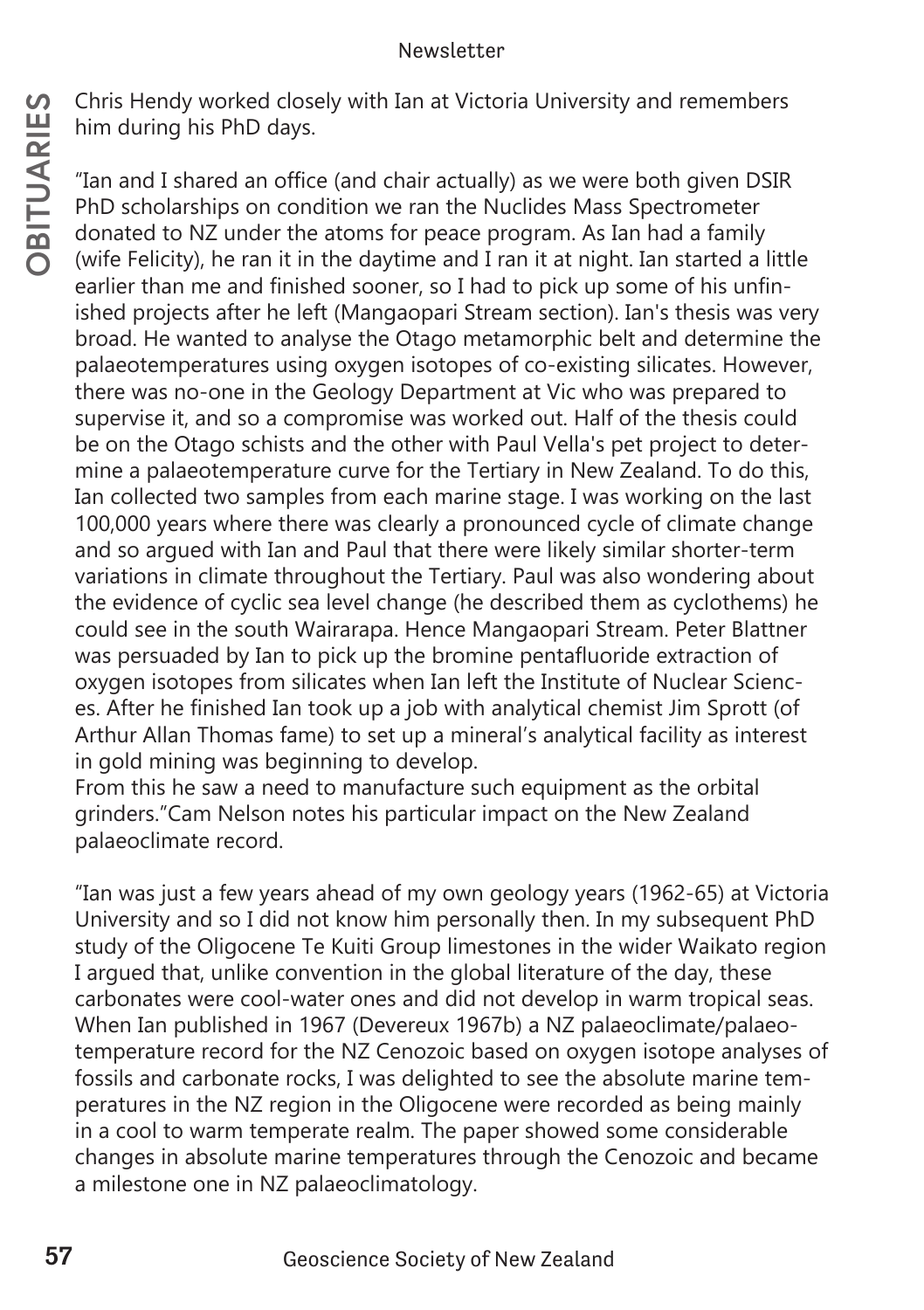## Newsletter

Significantly, the general trends in his climate record have stood the test of time, despite refinements across specific time intervals.

I then had the pleasure of meeting Ian personally when I joined the Earth Sciences staff at Waikato University in 1971. In those formative days we were setting up new geo-laboratories and required rock cutting, crushing, powdering and related machinery. Ian had founded Rocklabs (in Auckland) which promoted and sold such equipment. We ended up purchasing several Rocklab products from him in those early days. Ian was a very amiable person, he would deliver items himself, demonstrate their use, ensure we were happy with the purchase, and give great aftersales service. All in all, a top salesman. I gather over the years that Ian's products found their way into the laboratories of several other geoscience organisations around the country." Vince Neall also remembers Ian at Victoria University.

"Perhaps, for its time it was wonderful to see a geochemist extracting such useful information from microfossils. Ian was intellectually alive. He loved extending his own knowledge into micropaleontology and oceanography and was always prepared for a good scientific argument if things didn't seem logical, even if it wasn't his field of expertise!" Through his business model of Rocklabs he has been described as being 'ahead of his time'. As a geoscientist in the 1960s, his work mirrors our modern aspirations towards multidisciplinary research.